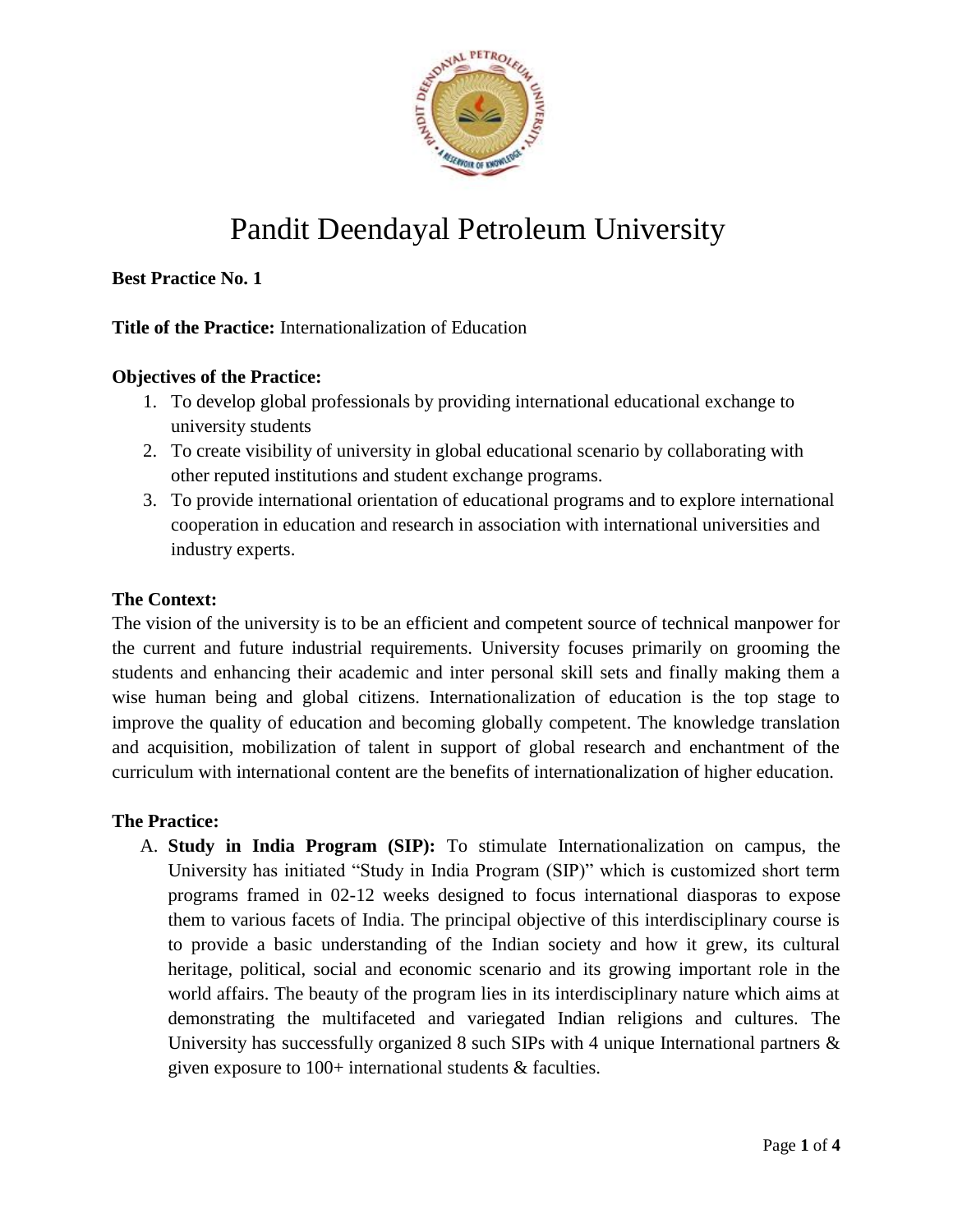- B. **International Student Fraternity:** The University strives to enhance cultural diversity on campus and value its contribution in the learning experience. The University has become an institution of international repute and resonates with innovation, research, contemporary pedagogy, vibrant campus more than 160 fulltime students from more than 20 different countries i.e. Afghanistan, Bangladesh, Bhutan, Cameroon, Ethiopia, Fiji, Ivory Coast, Kenya, Mozambique, Nepal, Philippines, Rwanda, Sri Lanka, Syria, Tanzania, Uganda, Yemen, Zimbabwe, USA, Canada, etc. the University also hosted more than 450 international students in the short-term programs like Study in India  $\&$ AIESEC Inbound.
- C. **Semester Exchange & Abroad Program:** Through study abroad/exchange program, enhancing four skill areas of students: The academic/intellectual, the Professional, the Personal and the Inter-Cultural; enhancing the academic visibility of individual as well as organization. Students are getting financial support in terms of US State Department Scholarship or University Scholarship. Till now, total 27 students have been benefitted from this initiative.
- D. **Travel Grant Initiative:** Travel grant scholarships are provided to the students of the University for International and National paper presentations. Office of International Relations has always been a catalyst in supporting research and academic activities among its students. As a result, students sailed offshore and presented their scholarly work at various conferences. By availing travel grant policy by many of the students have presented papers in the countries like UK, Spain, Singapore, Malaysia, Dubai, USA, Bahrain, China, Sweden, Oman, Egypt, Canada, Thailand, Sri Lanka, Germany, etc. Around 158 students have taken benefit of travel grant support for year 2019-20.
- E. **Faculty with Foreign Exposure**: The University recruits faculty members qualified from IITs, NIITs and reputed universities at abroad. University has more than 30 faculty members who have more than three year of education or research experience from universities at abroad in terms of doctorate degree or post doctoral studies.

# **Evidence of Success:**

- 1. 175+ foreign students are on campus perusing fulltime UG and PG programs at our university
- 2. The University has successfully organized 8 such SIPs with 4 unique International partners  $\&$  given exposure to 100+ international students  $\&$  faculties.
- 3. 50+ foreign students completed internship under AIESEC Inbound program and 75+ students of the University have completed internship at foreign universities under AIESEC Outbound program
- 4. Around 158 students have taken benefit of travel grant support for year 2019-20.
- 5. More than 30 faculty members who have more than three year of education or research experience from universities at abroad in terms of doctorate degree or post doctoral studies.
- 6. Collaborative research projects and joint publications with Universities at abroad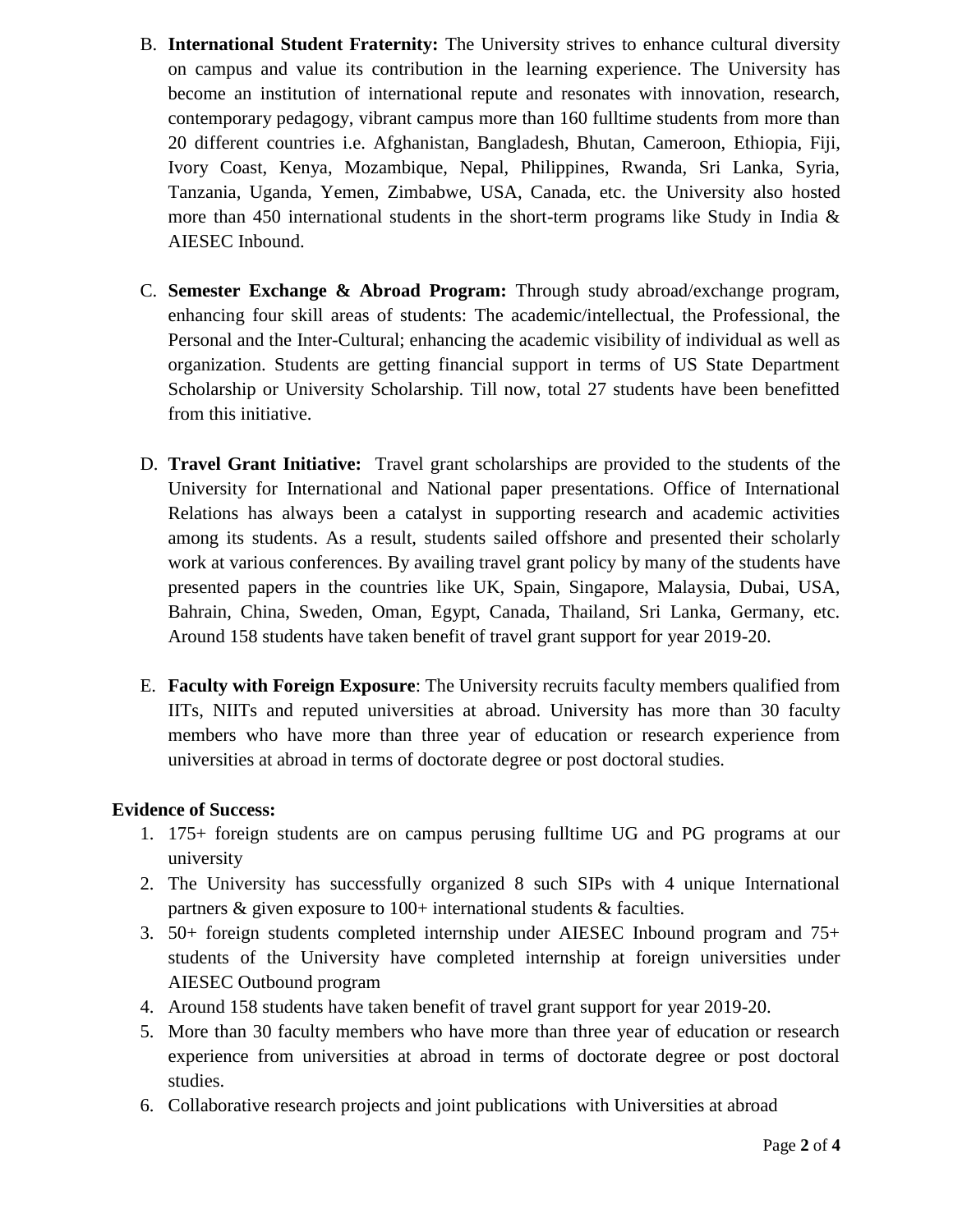## **Problems Encountered and Resources Required**

- 1. Some of the challenges faced by international students are a language barrier, cultural differences, homesickness, or financial issues.
- 2. Relocation of foreign faculty members in India.

### **Best Practice No. 2**

#### **Title of the Practice:** Introduction of Capsule Courses

#### **Objectives of the Practice:**

Capsule courses are introduced to improve the competency and employment quotient of the students. The nature of such courses will be so as to equip students for peripheral and futuristic skills and knowledge to enhance their employability and understanding of the subject.

#### **The Context:**

Capsule courses offered are on General Accounts/Finance/Human Relations/Public Administration/Energy Value Chain/Environmental Management/ Business Communications and alike. The introduction of the Capsule courses would help students in inter-disciplinary learning and generation of employability.

#### **The Practice:**

- 1. The Capsule courses are taught by industry professionals on General Accounts, Finance, Human Relations, Public Administration, Energy Value Chain, Environmental, Management, Business Communications, industrial safety and alike.
- 2. The students are require to pass minimum three capsule courses during to qualify for their graduation.
- 3. The capsule courses are other than regular credit courses which are offered during the weekends.
- 4. List of the capsule courses planned out:
	- a) Fundamentals of Finance
	- b) Happiness
	- c) Introduction to Python Programming
	- d) Accounting for Managerial Decisions
	- e) Principles and practice of Management
	- f) Public Service Delivery,
	- g) Introduction to Electric Vehicles,
	- h) Lean System,